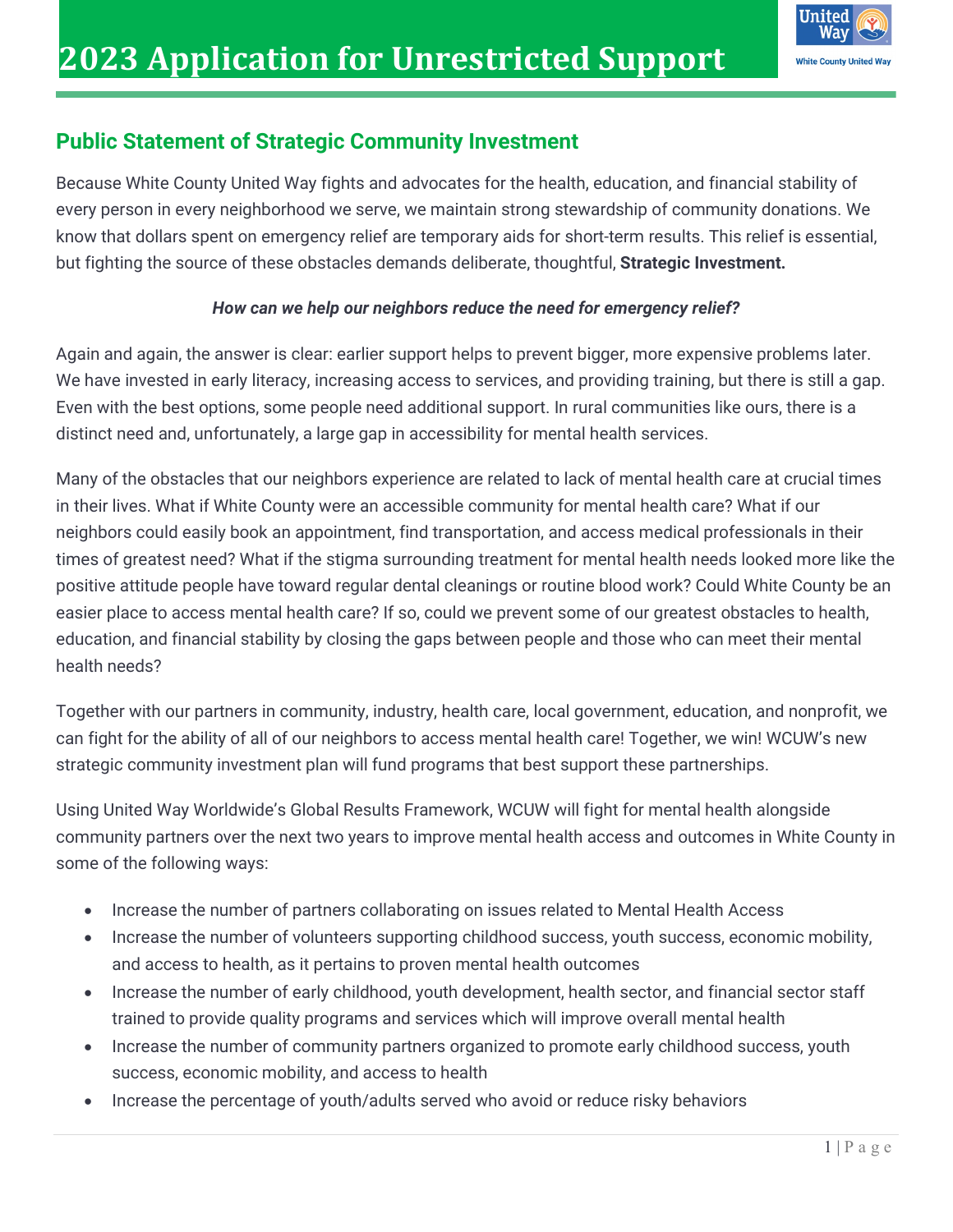

#### **Sponsorship Grant Application DUE: May 15**

This funding application is for unrestricted funds. Please use this funding in accordance with your mission and internal budget policy. As a partner agency, you agree to fully disclose details of your operations, procedures, and programs for the benefit of the community and the clients we serve. Application may be made annually in the spring. Please submit one PDF via email to whitecountyunitedway@gmail.com, or using the online form at whitecountyunitedway.org/partner by 11:59 PM on May 15, 2022. All applicants will receive a funding decision before June 30, 2022.

## **Funding Level**

White County United Way will sponsor select agencies at the following levels in 2023, investing more in agencies which show a stronger commitment to WCUW's three mission pillars (health, education, and financial stability) and current community impact strategy (improving mental health in White County). For more information, please read our *Public Statement of Strategic Community Investment.* 

- ★ Bronze Partner: \$1,000 annual sponsorship
- ★ Silver Partner: \$2,500 annual sponsorship
- ★ Gold Partner: \$5,000 annual sponsorship
- ★ Platinum Partner: \$10,000 annual sponsorship
- ★ Diamond Partner: \$20,000 annual sponsorship

#### **Necessary Documentation**

White County United Way must have the following documents on file. Please provide a copy of these documents *if you have never received funding from WCUW* in the past, or *if there are any material changes* to your documents we already have on file. Provide the most current financial documents, as well as an explanation if the reports are older than 24 months.

- ❏ 2021 impact report (page 3) & artifacts
- ❏ 3-year budget (2021, 2022, 2023)
- ❏ Roster of Officers and Board
- ❏ 501 (c) 3 Determination Letter
- ❏ Partnership Agreement (page 4)
- ❏ Marketing and Program Materials
- ❏ Conflict of Interest Policy
- ❏ Affiliation Agreements (if applicable)
- ❏ Bylaws (with Organizational Purpose)
- ❏ IRS Form 990
- ❏ Financial and Management Audit
- ❏ Non-discrimination policy
- ❏ Non-terrorism assurance
- ❏ Declaration Sheet of Directors and Operators Insurance
- ❏ ACH Authorization (page 5)

#### **Narrative Comments**

Please type your agency name and amount of requested funding at the top of your narrative page. Explain the mission, programming, and initiatives of your agency in less than one page. Please note in particular how your agency is addressing mental health access, working in multi-agency coalitions, working toward community goals, or changing scope in any of your traditional services and offerings.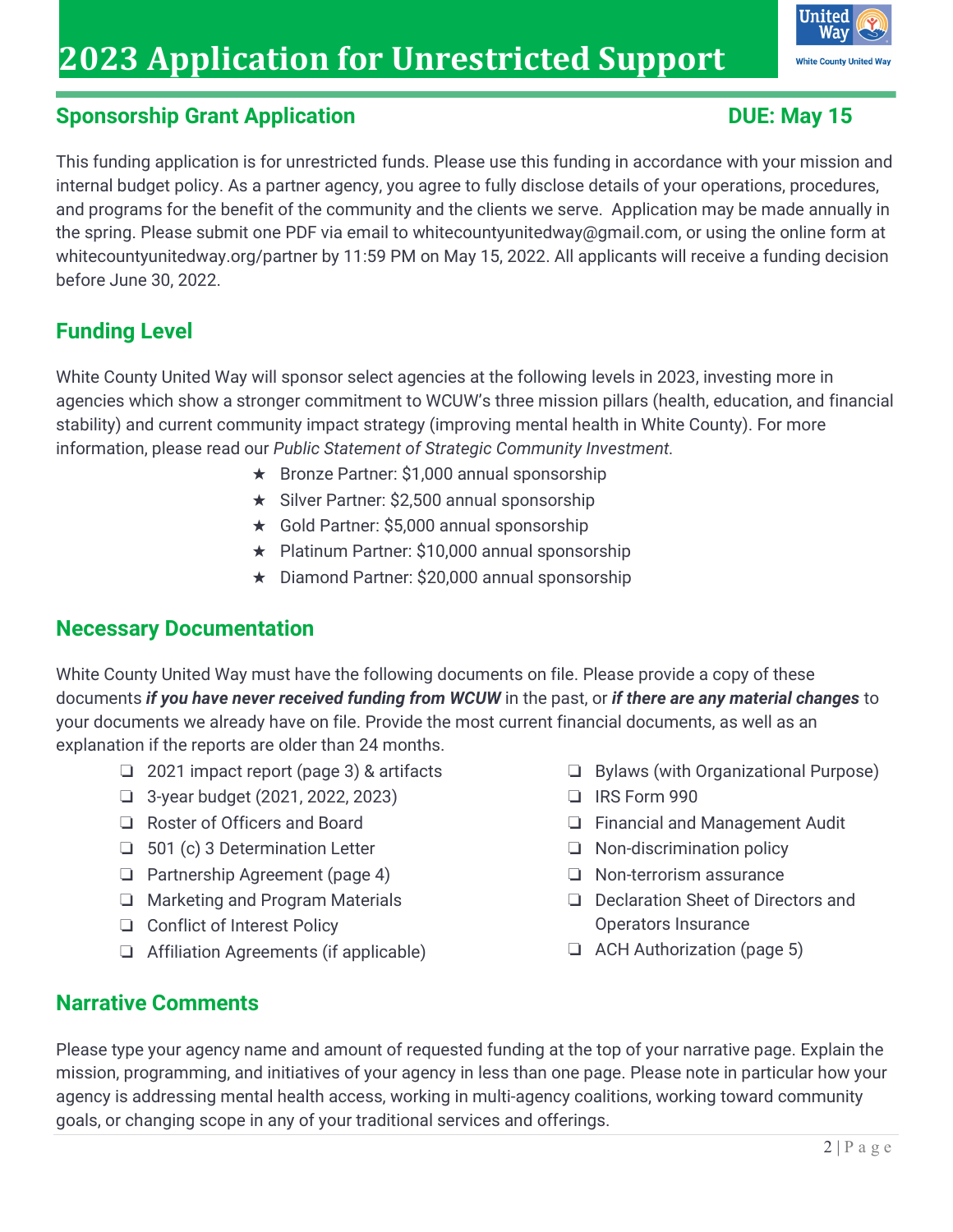#### **Impact Report: Social Indicators of Mental Health**

REQUIRED: please report in **every applicable** indicator below, as well as other data specific to your program.

| Indicator                                                                   | <b>Prior count</b> | <b>2021 count</b> |
|-----------------------------------------------------------------------------|--------------------|-------------------|
| Increase # partners collaborating on issues related to Mental Health Access |                    |                   |
| Increase # volunteers supporting childhood success, youth success,          |                    |                   |
| economic mobility, and access to health, pertaining to mental health        |                    |                   |
| Increase # early childhood, youth development, health sector, and financial |                    |                   |
| sector staff trained to provide quality programs and services which will    |                    |                   |
| improve overall mental health                                               |                    |                   |
| Increase # of community partners organized to promote early childhood       |                    |                   |
| success, youth success, economic mobility, and access to health             |                    |                   |
| Increase % of youth/adults served who avoid or reduce risky behaviors       |                    |                   |
| Other (specify)                                                             |                    |                   |
| Other (specify)                                                             |                    |                   |

#### **Client Demographics**

REQUIRED: please report the demographic profiles of those you served in the service year 2021.

| Category                                                                            | <b>Count or Ratio</b> |           |        |  |
|-------------------------------------------------------------------------------------|-----------------------|-----------|--------|--|
| # living in poverty or with financial need (ALICE population: <i>juw.org/alice)</i> |                       |           |        |  |
| # of children (0-18)                                                                |                       |           |        |  |
| # of seniors (age 65+), or those living with disabilities/physical limitations      |                       |           |        |  |
| # of people of color, non-English speaking, or LGBTQ+                               |                       |           |        |  |
| # of people with mental health needs or substance use disorder                      |                       |           |        |  |
| Total # served. (Please split the client count below based on area of residence.)   |                       |           |        |  |
| Location:                                                                           | Count:                | Location: | Count: |  |
| Location:                                                                           | Count:                | Location: | Count: |  |
| Location:                                                                           | Count:                | Location: | Count: |  |

#### **Essential: Narrative Reflections and Public Relations Artifacts**

Please attach written success stories and supporting audio, video, or image files that vividly illustrate the positive impact of your program, as well as multiple artifacts showing your promotion of your partnership with WCUW. Please certify that anyone in a story, picture, or work (photography, art, etc.) grants permission to the WCUW and its affiliates to share and publish any materials in any form, in perpetuity for the purpose of promoting our community impact. *I certify that the contents of this report and the accompanying documents are accurate, and we have obtained permission from any subjects featured therein to share their materials and likenesses with the WCUW and their affiliates for promotion of the WCUW grant program.* 

Name/Title: \_\_\_\_\_\_\_\_\_\_\_\_\_\_\_\_\_\_\_\_\_\_\_\_\_\_\_\_\_\_\_ Signature: \_\_\_\_\_\_\_\_\_\_\_\_\_\_\_\_\_\_\_\_\_\_\_\_\_\_\_\_\_\_\_\_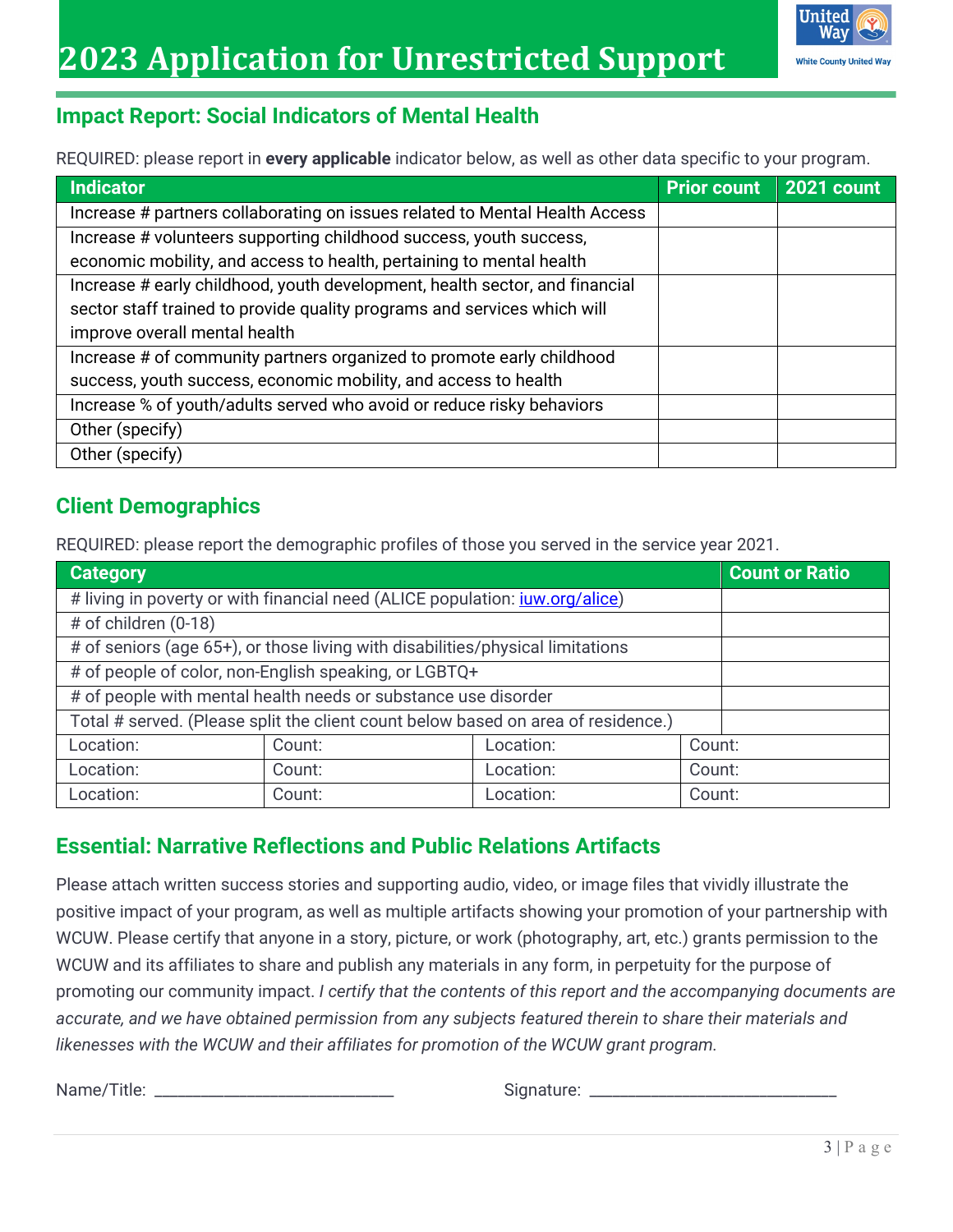# **2023 Application for Unrestricted Support**



#### **2023 Partnership Agreement Due May 15, 2022**

The White County United Way, Inc. (WCUW) and the partner agency listed below agree to cooperate with each other to increase access to human services and serve the best interests of the community. Both White County United Way and the partner agency agree to abide by the principles and cooperative spirit of this agreement.

### **Partner Agency Commitments**

The partner agency will maintain strong board governance, acceptable accounting procedures, 501 (c) 3 status, and compliance with all applicable state, federal, and local regulations and ordinances, and provide documentation of such adherence to the WCUW upon request. The agency will not engage in direct employee payroll deduction fundraising, and will not engage in fundraisers, events, or public programs on the dates of major WCUW events announced before 12/31/2022. The agency will identify its affiliation with WCUW whenever possible in print and electronic communication, using approved WCUW logos. The agency will submit requested documents and reports (when necessary) in a timely manner. Failure to adhere to these blackout, promotion, or transparency requirements will result in cancellation of this partnership agreement and cessation of all unpaid funding disbursements.

#### **White County United Way Commitments**

WCUW will maintain strong stewardship of its agency, network affiliations, local relationships, and community donor funds. We will champion local agencies, work to expand non-profit networks, and nurture and enhance our collective impact in our community while working to fill gaps in funding and services for our clients. As an advocate for the work of our community nonprofits, we will seek outside support as needed and celebrate and support our local NPOs with our partners and community. We will make timely payments and announcements of black-out dates and available funds, and promote and maintain transparency within and among our local non-profit organizations.

| <b>Agency Name</b>                        | <b>Award Year</b>                          | <b>Amount Awarded</b> |
|-------------------------------------------|--------------------------------------------|-----------------------|
|                                           | 2023                                       |                       |
|                                           | for White County United Way                |                       |
| Board President: ________________________ | Board President: _________________________ |                       |
|                                           |                                            |                       |
|                                           |                                            |                       |
|                                           |                                            |                       |
|                                           |                                            |                       |